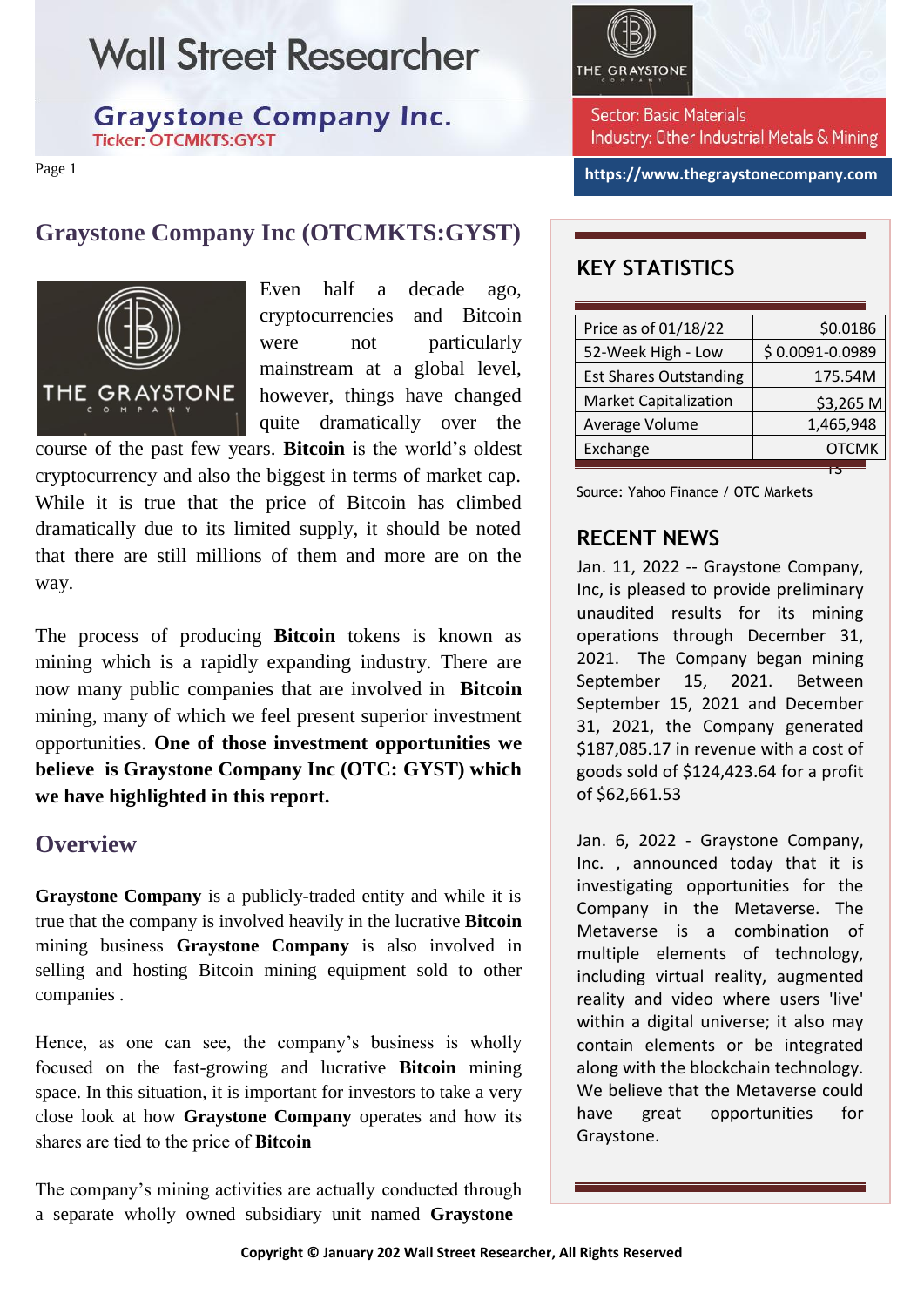# **Wall Street Researcher**

#### **Graystone Company Inc. Ticker: OTCMKTS:GYST**

Page 2

**Mining**. Presently this subsidiary is involved only in the mining of **Bitcoin** and is not getting involved in any other cryptocurrency. While the **Bitcoin** mining business may be lucrative , its success also depends on a company's mining capacity and that is something that investors should be aware of.



At this point in time, **Graystone Company** commands mining power of as much as 2100 TH/s. However, the company is not about to remain still and is looking to signficantly boost its capacity over the coming years. The company has targeted mining capacity to hit as much as 1,000,000 TH/s by 2024.



Sector: Basic Materials Industry: Other Industrial Metals & Mining

**https://www.thegraystonecompany.com**

### **RECENT NEWS (Contd.)**

Dec. 23, 2021 -- Graystone announces that it has executed a Master Purchase Agreement with Blockware Solutions. The Agreement provides for the acquisition, installation, hosting and maintenance of Graystone's Bitcoin Mining equipment.

## **Technical Analysis**

Graystone Company is a Bitcoin miner who's share price follows closely the price of Bitcoin

These shares hit a yearly high of \$0.098 cents in March 2021 but a more recent three month high of \$0.048 cents which we will call an intermediate top and upside resistance

The 50 day M/A is \$0.033 cents on an average daily volume of 1.4 million for the same 50 days.

Volume has recently surged hitting 14 million shares on 1-6-22. Tax selling has cotributed to a recent selloff as did the decline in Bitcoin. Tax selling is now over and the decline in the price of Bitcoin behind us

These shares have come alive and we think a bottom has been set at current levels. We feel that these shares can challenge the \$0.04 cent resistance level in the coming months .

We see Graystone Company shares advance towards its intermediate high breaking out then towards its 12 month high as the price of Bitcoin surges higher off of its recent bottom.